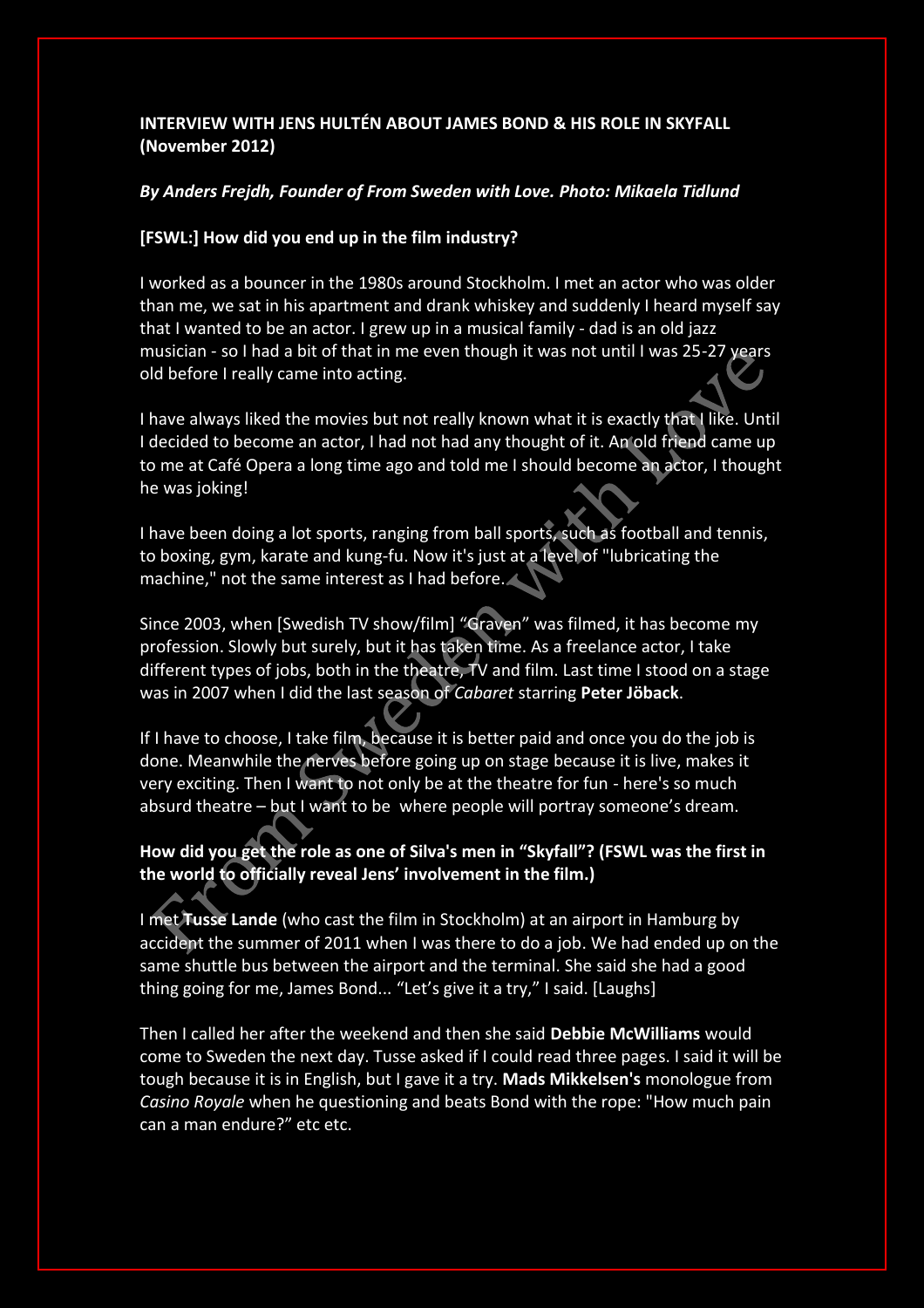I sat with the text for 16 hours but it still went to hell. I was completely blank and I could not remember a word, embarrassing to say the least. I was instead forced to sit there with reading glasses, reading the script and act.

They said nothing about the role, only that it was action part, and asked if I was interested. Then I do not know what was going on but it took several months before anything happened. Then my agent got a phone call, they had first picked out **Ola Rapace** the one they was originally most interested in, then they had me and another guy from somewhere in Europe.

I then went down to Pinewood Studios for stunt training and met **Gary Powell's** stunt team. Gary was there and oversaw it all. The fights we did were to test the physical ability. It was easy for me because I know these things and is used to fighting. While being there, I realized they were really interested to hire me.

I think it then stood between me and Ola. I am taller than Ola, blonder, more like Craig in hair colour; I'm almost 50, while Ola is more in the 40's. But since I was there and was fight training with them, they were probably impressed and said I did it splendidly. I fight like in real life - they would have fought in a more cinematic way. **Sam Mendes** asked me how tall I was. That was certainly had something to it, why I was cast. Anyway, [Ola] got his role and I got the other one. They wanted to use me as much as they could because they considered me as a competent guy. In the end Ola and I got the same type of role, even if he has more "screen time" than me.

### **How much did you work with Sam Mendes?**

Sam was not involved so much in what I did, he'd just gave his preferences really. First there was the scene were we was going to be fighting on the ice, and that I would use my martial arts, karate and boxing skills, before Bond would beat me to death on the ice.

We worked for four days with the scene, even if **Daniel Craig** was only there for one day. The three days prior I spent was with body doubles (I even had my own) and the second unit team.

### **Apart from the last scene with Craig in the water, I have heard that you also did scenes in the subway, tell us about them.**

That's right, I leave a package to Silva (**Javier Bardem**), along with another guy. It was actually the first scene I did for the film, just before Christmas last year and I did not know if I would come back. When I left, I was pretty disappointed because I had not found out if I would be coming back.

#### **What are your impressions of Barbara Broccoli & Michael G. Wilson as producers?**

I met both Barbara and Michael and I got a nice and professional impression.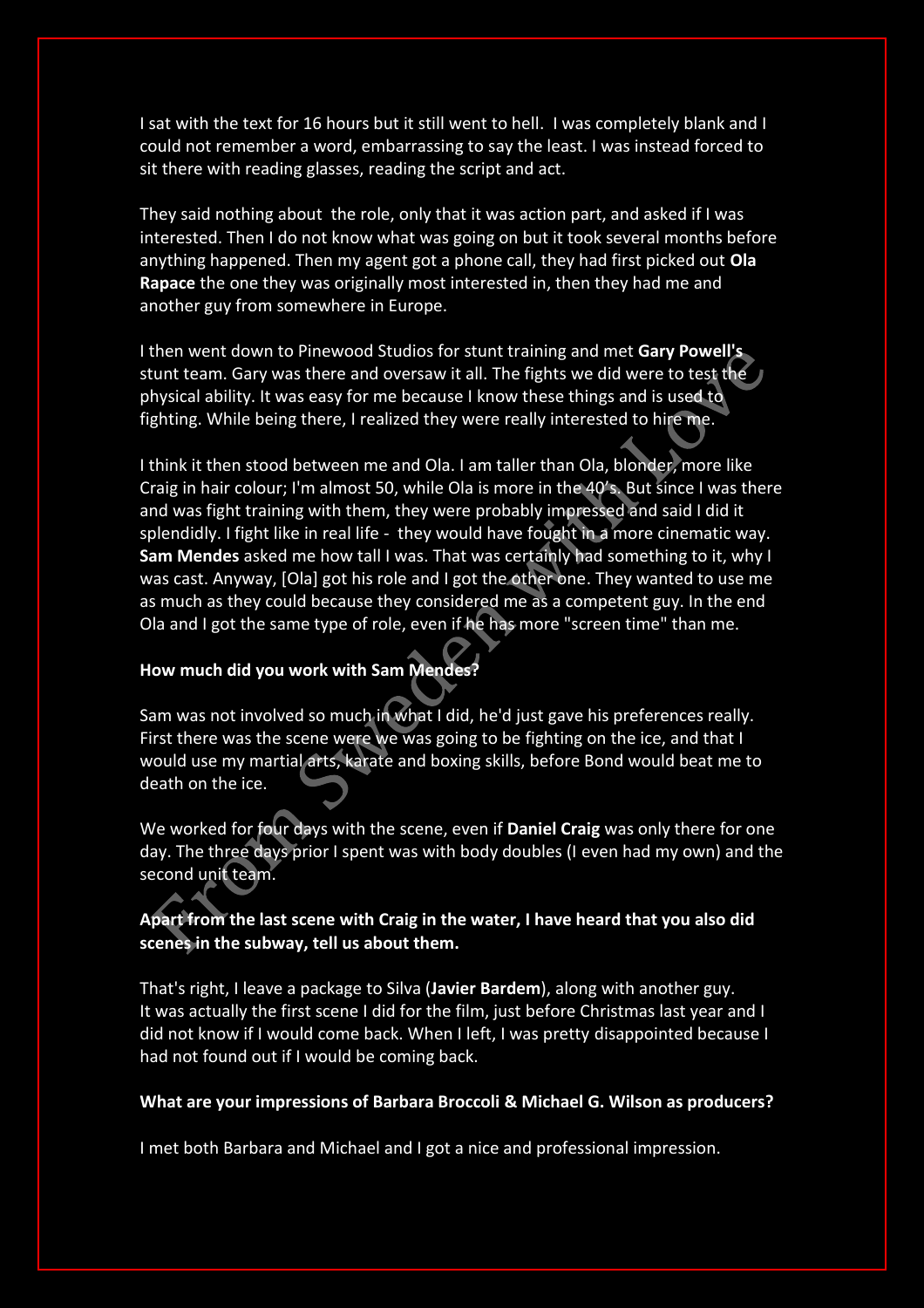### **How was it like working with Daniel Craig and Javier Bardem?**

Unfortunately, I did not get to know Bardem, he was very focused on the job, but he seemed very nice, low key, humble, a really nice man.

Daniel felt like a real "lad", a nice and simple football guy from Liverpool, not at all that fancy. He was almost like an athlete, very professional.

# **What do you think about your participation in Skyfall?**

"Dumb Muscle guy becoming disheartened at the end." Joking aside, a huge production with amazing resources, an honour to have been part of it, especially now that it has become so successful. None of my scenes have been cut, which is great. I am now of course very eager to do more films abroad after being involved in this on.

# **Do you have an personal anecdote from Skyfall filming?**

[Laughs] When we would surround the Skyfall lodge, **Sam Mendes** took the lead to show how he had planned the shooting. He only said: "I'm going to take you through this. Javier is going first and the rest of you is kind of turning up behind him."

Then he says: "And my thought is that Javier, you drop the first guy off here, keep on walking, drop this guy off there, keep on walking, drop that guy off there, keep on walking, drop the next guy off there, and Jens you drop off through the ice... "

Okay, I thought, "drop off", it's a purely technical matter. The lodge will stand in flames and nearly a thousand people were involved. Before shooting, I thought it good to double check what Sam says so I do not make any mistakes. So before giving the instruction to "drop off" so I asked him: "What do you mean ' drop off'?" And then Sam answers: "What do you mean, 'What do you mean'?" And looks blankly at me. This became even fuzzier and I say "Okay, let me put it this way, shall I stop acting?" And Sam replies "You never stop acting! When the camera is rolling you act! "And move on.

It all got pretty absurd, it really was "Lost in translation". My question was how Sam was going to shoot it, and he interpreted it as I did not understand that I would act as long as I was in front of the camera. Looking back at it, I can now laugh about it, but at the time I was quite confused.

# **Have you read any of Ian Fleming's Bond novels?**

No, unfortunately I have not.